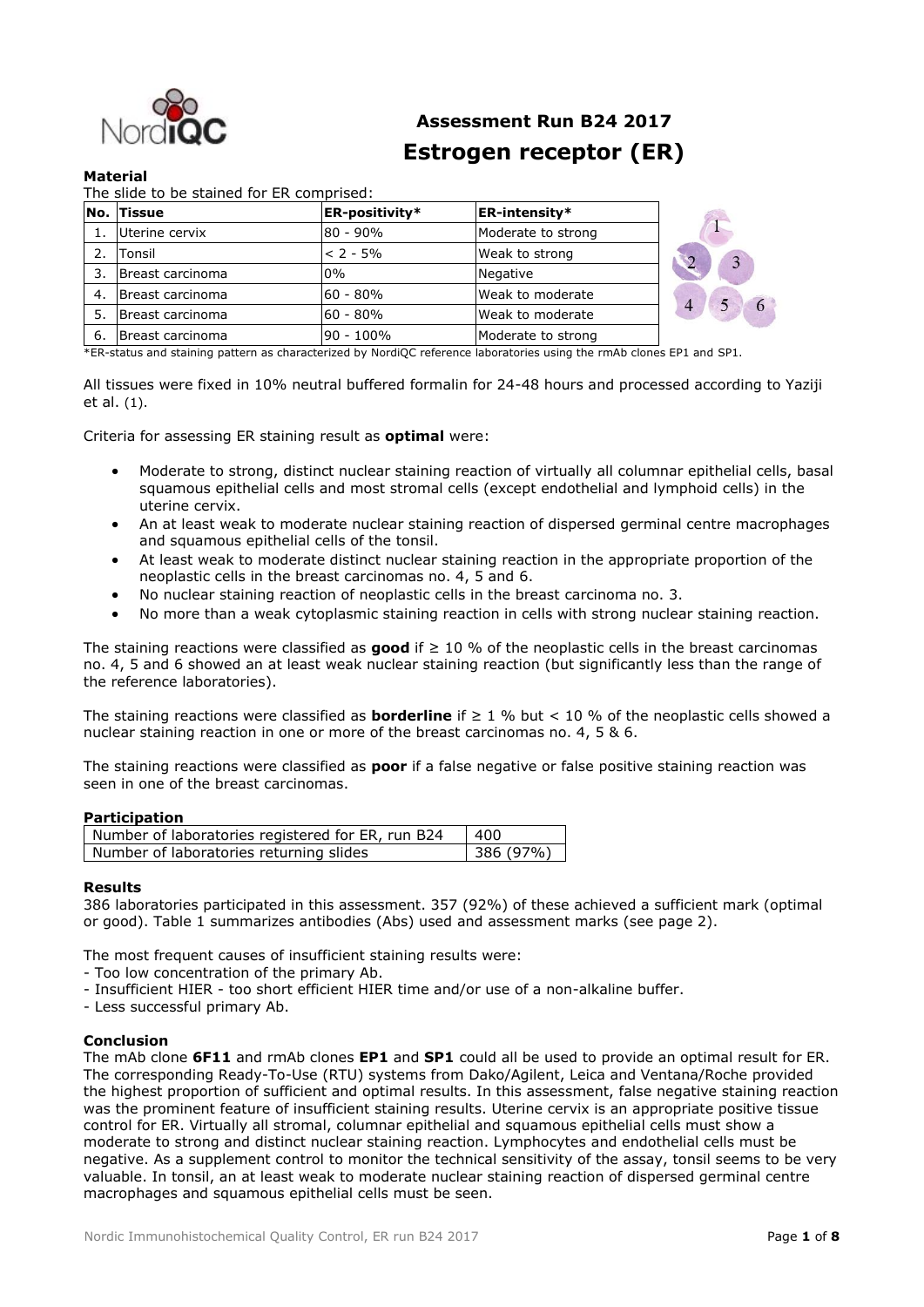|                                                |                                                                   | $180^\circ$ . Antibodies and assessment marks for EK, full DZ-                                                             |              |                |                         |                |                          |                           |
|------------------------------------------------|-------------------------------------------------------------------|----------------------------------------------------------------------------------------------------------------------------|--------------|----------------|-------------------------|----------------|--------------------------|---------------------------|
| Concentrated<br>antibodies                     | n.                                                                | Vendor                                                                                                                     |              |                | Optimal Good Borderline | Poor           | Suff. <sup>1</sup>       | Suff.<br>OPS <sup>2</sup> |
| mAb clone 6F11                                 | 21<br>$\mathbf{1}$                                                | Leica/Novocastra<br>Celnovte                                                                                               | 11           | $\overline{7}$ | 3                       | $\mathbf{1}$   | 82%                      | 85%                       |
| rmAb clone EP1                                 | 18<br>$\mathbf{1}$                                                | Dako/Agilent<br>Cell Marque                                                                                                | 9            | 8              | $\overline{2}$          | 0              | 89%                      | 75%                       |
| rmAb clone SP1                                 | 24<br>3<br>3<br>1<br>$\mathbf{1}$<br>$\mathbf{1}$<br>$\mathbf{1}$ | Thermo/Neomarkers<br>Cell Marque<br>Spring Bioscience<br>Immunologic<br><b>BioCare</b><br>Zytomed<br>Diagnostic BioSystems | 23           | 3              | 6                       | $\overline{2}$ | 76%                      | 74%                       |
| Ready-To-Use<br>antibodies                     |                                                                   |                                                                                                                            |              |                |                         |                |                          |                           |
| mAb clone 1D5<br><b>IR/IS657</b>               | 2                                                                 | Dako/Agilent                                                                                                               | 0            | $\overline{2}$ | 0                       | 0              | $\overline{a}$           |                           |
| mAb clones<br>$1D5 + ER-2-123$<br><b>SK310</b> | 2                                                                 | Dako/Agilent                                                                                                               | 0            | $\mathbf{1}$   | $\mathbf{1}$            | 0              |                          |                           |
| mAb clone 6F11<br>PA0009/PA0151                | 14                                                                | Leica                                                                                                                      | 6            | 6              | $\overline{2}$          | 0              | 86%                      | 100%                      |
| $rmAb$ EP1<br><b>IR/IS084</b>                  | 55                                                                | Dako/Agilent                                                                                                               | 36           | 15             | 3                       | $\mathbf{1}$   | 93%                      | 95%                       |
| rmAb EP1<br><b>GA084</b>                       | 21                                                                | Dako/Agilent                                                                                                               | 16           | 5              | $\Omega$                | 0              | 100%                     | 100%                      |
| $rmAb$ EP1<br><b>AN710-5M</b>                  | $\mathbf{1}$                                                      | Biogenex                                                                                                                   | 0            | 0              | 0                       | $\mathbf{1}$   | $\sim$                   | ÷                         |
| rmAb clone SP1<br>790-4324/5                   | 205                                                               | Ventana/Roche                                                                                                              | 166          | 33             | $\overline{4}$          | 2              | 97%                      | 97%                       |
| rmAb clone SP1<br>249R-1                       | 4                                                                 | Cell Marque                                                                                                                | 2            | $\mathbf{1}$   | $\mathbf{1}$            | 0              | ٠                        |                           |
| rmAb clone SP1<br>KIT-0012                     | 2                                                                 | Maixin                                                                                                                     | 2            | 0              | 0                       | 0              | $\blacksquare$           |                           |
| rmAb clone SP1<br>RMPD001                      | $\mathbf{1}$                                                      | Diagnostic Biosystems                                                                                                      | 1            | $\Omega$       | $\Omega$                | 0              | $\sim$                   |                           |
| rmAb clone SP1<br>ILM30142-R25                 | $\mathbf{1}$                                                      | Immunologic                                                                                                                | $\mathbf{1}$ | 0              | 0                       | $\Omega$       | $\overline{a}$           |                           |
| rmAb clone SP1<br>MAD-000306QD                 | $\mathbf{1}$                                                      | Master Diagnostica                                                                                                         | $\mathbf{1}$ | 0              | 0                       | 0              | ٠                        |                           |
| rmAb clone SP1<br>RM-9101-R7                   | 2                                                                 | Thermo/Neomarkers                                                                                                          | 2            | 0              | $\Omega$                | 0              | $\overline{\phantom{a}}$ |                           |
| Total                                          | 386                                                               |                                                                                                                            | 276          | 81             | 22                      | 7              |                          |                           |
| Proportion                                     |                                                                   |                                                                                                                            | 71%          | 21%            | 6%                      | 2%             | 92%                      |                           |

## Table 1. **Antibodies and assessment marks for ER, run B24**

1) Proportion of sufficient stains (optimal or good).

2) Proportion of sufficient stains with optimal protocol settings only, see below.

# **Detailed analysis of ER, run B24**

The following protocol parameters were central to obtain optimal staining:

## **Concentrated antibodies**

mAb clone **6F11**: Protocols with optimal results were based on heat induced epitope retrieval (HIER) using Target Retrieval Solution High pH (TRS, Dako Omnis) (1/1)\*, Bond Epitope Retrieval Solution 2 (BERS2, Leica) (8/11), Cell Conditioning 1 (CC1, Ventana) (1/1), or Novacastra Epitope Retrieval Solutions pH 6 (1/1) as retrieval buffer. The mAb was typically diluted in the range of 1:25-1:200 depending on the total sensitivity of the protocol employed. Using these protocol settings, 11 of 13 (85%) laboratories produced a sufficient staining result (optimal or good).

\* (number of optimal results/number of laboratories using this HIER buffer)

rmAb clone **EP1**: Protocols with optimal results were based on HIER using Target Retrieval Solution (TRS) pH 9 (3-in-1) (Dako) (6/13), Bond Epitope Retrieval Solutions 1 (BERS1, Leica) (1/1) or unknown (1/1) as retrieval buffer. The rmAb was diluted in the range of 1:40-1:100 depending on the total sensitivity of the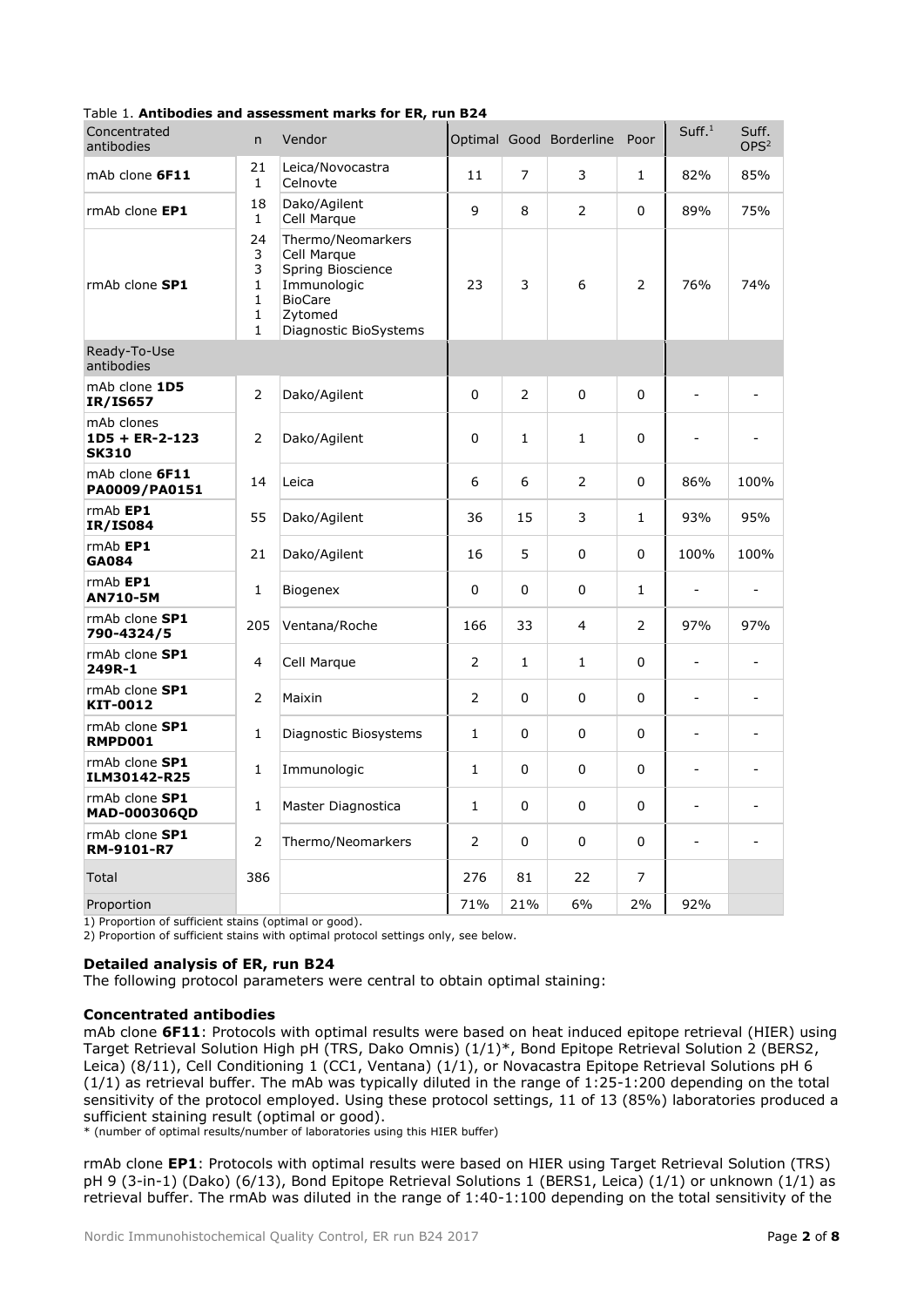protocol employed. Using these protocol settings, 9 of 12 (75%) laboratories produced a sufficient staining result.

rmAb clone **SP1**: Protocols with optimal results were all based on HIER using TRS pH 9 (3-in-1) (Dako) (1/5), CC1 (Ventana) (10/10), BERS2 (Leica) (7/11), Tris-EDTA/EGTA pH 9 (2/4), Citrate pH 6 (2/5) or DSB Montage EDTA Antigen Retrieval Solution (Diagnostic BioSystems) (1/1) as retrieval buffer. The rmAb was typically diluted in the range of 1:10-1:250 depending on the total sensitivity of the protocol employed. Using these protocol settings, 23 of 31 (74%) laboratories produced a sufficient staining result.

| Concentrated<br>antibodies    | <b>Dako</b><br>Autostainer /<br><b>Omnis</b> |                   | <b>BenchMark XT / Ultra</b> | Ventana                  | Leica<br><b>Bond III / Max</b> |              |  |
|-------------------------------|----------------------------------------------|-------------------|-----------------------------|--------------------------|--------------------------------|--------------|--|
|                               | <b>TRS pH 9.0</b>                            | <b>TRS pH 6.1</b> | $CC1$ pH $8.5$              | $CC2$ pH $6.0$           | BERS2 pH 9.0                   | BERS1 pH 6.0 |  |
| mAb clone<br>6F11             | 1/1                                          | 0/1               | 1/2                         | $\overline{\phantom{a}}$ | 8/11(73%)                      | 0/3          |  |
| rmAb clone<br>EP1             | 6/13(46%)                                    |                   |                             | -                        |                                | 1/1          |  |
| rmAb clone<br>SP <sub>1</sub> | 1/5(20%)                                     |                   | 10/10<br>(100%)             | -                        | 7/11(64%)                      |              |  |

# Table 2. **Optimal results for ER using concentrated antibodies on the 3 main IHC systems\***

\* Antibody concentration applied as listed above, HIER buffers and detection kits used as provided by the vendors of the respective platforms.

\*\* (number of optimal results/number of laboratories using this buffer)

# **Ready-To-Use antibodies and corresponding systems**

mAb clone **6F11,** product. no. **PA0009/PA0151**, Leica/Novocastra, Bond III/Bond Max:

Protocols with optimal results were typically based on HIER using BERS2 (Leica) 20-30 min., 15-60 min. incubation of the primary Ab and Bond Polymer Refine Detection (DS9800) as detection system. Using these protocol settings, 5 of 5 (100%) laboratories produced a sufficient staining result (optimal or good).

## rmAb clone **EP1**, product no. **IR084/IS084**, Dako Agilent, Autostainer+/Autostainer Link:

Protocols with optimal results were typically based on HIER in PT-Link using TRS pH 9 (3-in-1) (efficient heating time 10-20 min. at 97-98°C), 20-40 min. incubation of the primary Ab and EnVision FLEX/FLEX+ (K8000/K8002) as detection system. Using these protocol settings, 36 of 38 (95%) laboratories produced a sufficient staining result.

*13 laboratories used product no IR084/IS084 on Omnis. These were not included in the description above.*

## mAb clone **EP1**, product no. **GA084**, Dako, Dako Omnis:

Protocols with optimal results were typically based on HIER using TRS High(3-in-1) (efficient heating time 20-30 min. at 97°C), 10-30 min. incubation of the primary Ab and Envision FLEX (GV800) or Envision FLEX+ (GV800++GV821) as detection system. Using these protocol settings, 20 of 20 (100%) laboratories produced a sufficient staining result.

*1 laboratory used product no GA084 on AutoStainer48 and the data was not used in the description above.*

# rmAb clone **SP1**, product no. **790-4324/4325**, Ventana, BenchMark XT, GX, ULTRA:

Protocols with optimal results were typically based on HIER using CC1 (efficient heating time 8-90 min.), 8-60 min. incubation of the primary Ab and Iview (760-091), UltraView (760-500) or OptiView (760-700) as detection system. Using these protocol settings, 199 of 205 (97%) laboratories produced a sufficient staining result.

rmAb clone **SP1**, product no. **KIT-0012**, Maixin, Manual staining:

One protocol with an optimal result was based on HIER (Water bath) using TrisEDTA/EGTA for 20 min. and 60 min. incubation of the primary Ab and KIT-0038 as detection system. Using these protocol settings, 2 of 2 100%) laboratories produced a sufficient staining result.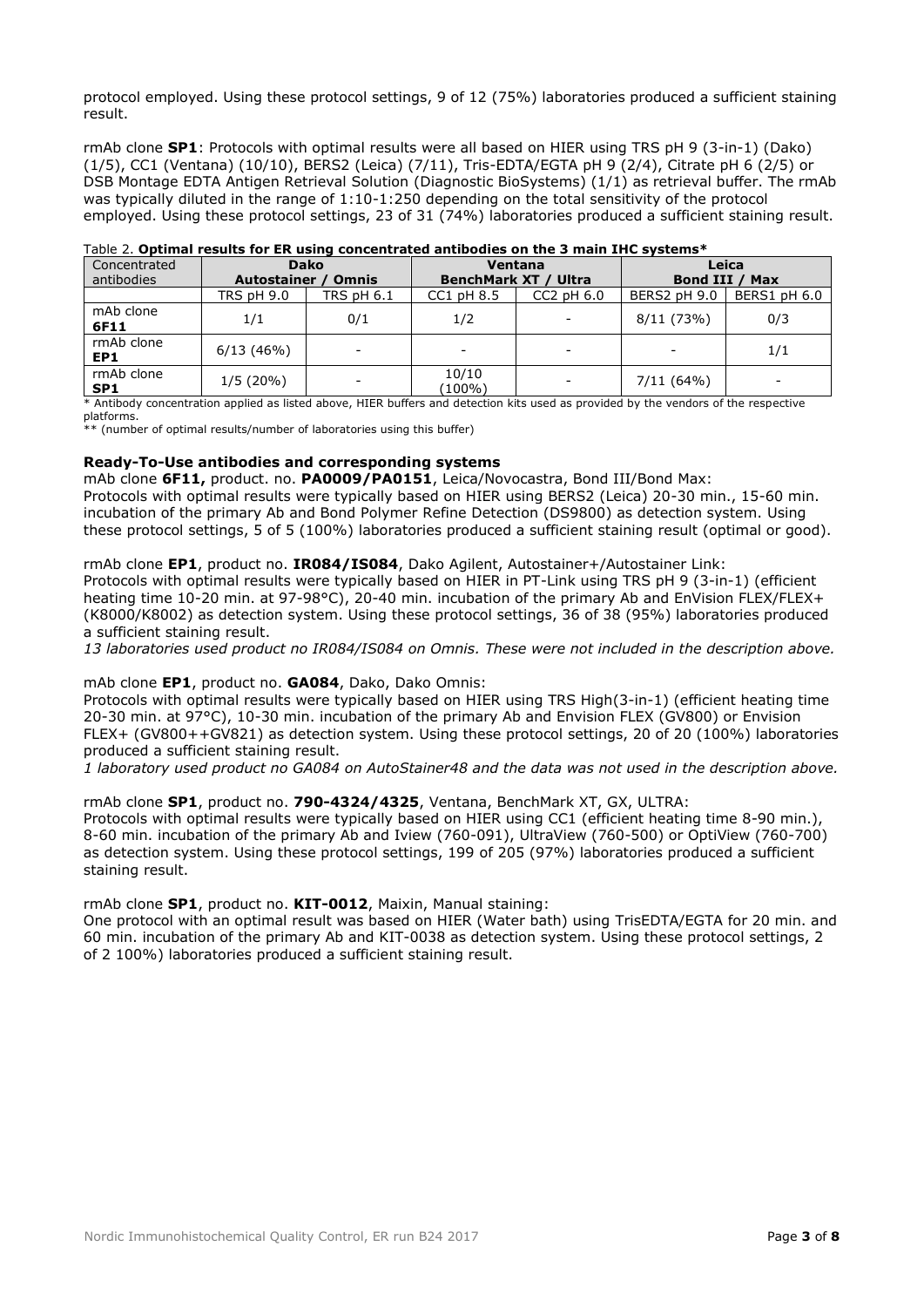| Table 3. Comparison of pass rates for vendor recommended and laboratory modified RTU protocols |                                                 |             |                                                   |               |  |  |  |
|------------------------------------------------------------------------------------------------|-------------------------------------------------|-------------|---------------------------------------------------|---------------|--|--|--|
| RTU systems                                                                                    | <b>Vendor recommended</b><br>protocol settings* |             | <b>Laboratory modified</b><br>protocol settings** |               |  |  |  |
|                                                                                                | Sufficient                                      | Optimal     | Sufficient                                        | Optimal       |  |  |  |
| Dako AS48<br>rmAb EP1<br>IR084/IS084                                                           | 12/13 (92%)                                     | 6/13(46%)   | 25/26 (96%)                                       | 21/26 (81%)   |  |  |  |
| Dako Omnis<br>rmAb EP1<br><b>GA084</b>                                                         | 11/11 (100%)                                    | 8/11(73%)   | $9/9(100\%)$                                      | 8/9 (89%)     |  |  |  |
| Leica Bond<br>mAb 6F11<br><b>PA009/PA0151</b>                                                  | 3/3                                             | 0/3         | 9/11(82%)                                         | 5/11(45%)     |  |  |  |
| VMS Ultra/XT/GX<br>rmAb SP1                                                                    | 44/47 (94%)                                     | 36/47 (77%) | 154/157 (98%)                                     | 129/157 (82%) |  |  |  |

\* Protocol settings recommended by vendor – Retrieval method and duration, Ab incubation times, detection kit, IHC stainer/equipment. \*\* Significant modifications: retrieval method, retrieval duration and Ab incubation time altered >25%, detection kit Only protocols performed on the specified vendor IHC stainer are included.

44/47 (94%) 36/47 (77%) 154/157 (98%) 129/157 (82%)

# **Comments**

**790-4324/4325**

In this assessment and in concordance with the previous NordiQC runs for ER, the prominent feature of an insufficient staining result was a too weak or false negative staining reaction. This pattern was seen in 90% of the insufficient results (26 of 29). Poor signal-to-noise ratio, false positive staining reaction and/or inadequate counterstaining compromising the interpretation characterized the remaining insufficient results. Virtually all laboratories were able to demonstrate ER in the high-level ER expressing breast carcinoma (core 6), in which 90-100% of the neoplastic cells were expected to be demonstrated. Demonstration of ER in the breast carcinomas no. 4 and 5, in which an at least weak nuclear staining reaction of 60% of the neoplastic cells was expected, was much more challenging and required a carefully calibrated protocol.

19% (75 of 386) of the participants used Abs as concentrated formats within laboratory developed (LD) assays. The three Abs, mAb clone 6F11, rmAb clones EP1 and SP1 used in a LD assay could provide sufficient and optimal results on the main IHC systems (Dako/Agilent, Leica and Ventana/Roche), see Tables 1 and 2. Irrespective of the clone applied, efficient HIER, preferable in an alkaline buffer, was a central protocol parameter for optimal results. When using HIER in a non-alkaline buffer, such as citrate pH 6, a pass rate of 53% (9 of 17) was seen, 35% optimal. HIER in an alkaline buffer provided a pass rate of 90% (52 of 58), 64% optimal. In addition, an important prerequisite for optimal performance seemed to be careful calibration of the primary Ab i.e. adjustment of the titre to the overall level of sensitivity of the IHC system, whereas choice of detection system, being either a 2- or 3-step system, was of less importance. Grouped together, the LD assays in this run provided a pass rate of 81 % (61 of 75)

Ready-To-Use (RTU) antibodies were used by 81% (311 of 386) of the participants. 89% (278 of 311) of the laboratories used a complete RTU system including the pre-diluted primary Ab, specified ancillary reagents and an IHC stainer platform from on of the three main IHC system providers (Dako/Agilent, Leica and Ventana/Roche).

The Ventana/Roche RTU system, based on the rmAb clone SP1 (790-4324/4325), was in this assessment the most widely used assay and gave an overall pass rate of 97%. Optimal results could be obtained both by the vendor recommended protocol settings (16 min. incubation of the primary Ab, HIER in CC1 for 64 min. and UltraView or iView as detection kit) and by laboratory modified protocols adjusting incubation time of the primary Ab, HIER time and detection system as shown in Table 3.

No significant difference in the proportion of sufficient and optimal results was seen comparing vendor recommended protocol settings and off-label use.

Use of OptiView as detection system was the most successful modification observed. 26 laboratories used OptiView and all obtained a sufficient result.

The Dako/Agilent RTU system IR084/IS084 for Autostainer based on the rmAb EP1 provided an overall pass rate of 93%. Both vendor recommended (20 min. incubation of the primary Ab, HIER in TRS High for 20 min. and EnVision FLEX as detection kit) and laboratory modified protocol settings could produce optimal results as shown in Table 3. If protocols were performed according to the recommendations provided by Dako, a pass rate of 92% (12 of 13) was obtained of which 46% were optimal. Laboratory modified protocol settings provided an equal pass rate of 96% and most noticeable an increased proportion of optimal results of 81%. Especially, use of FLEX+ and rabbit linker was successful, as 88% (15 of 17 protocols) based on this detection system gave an optimal result.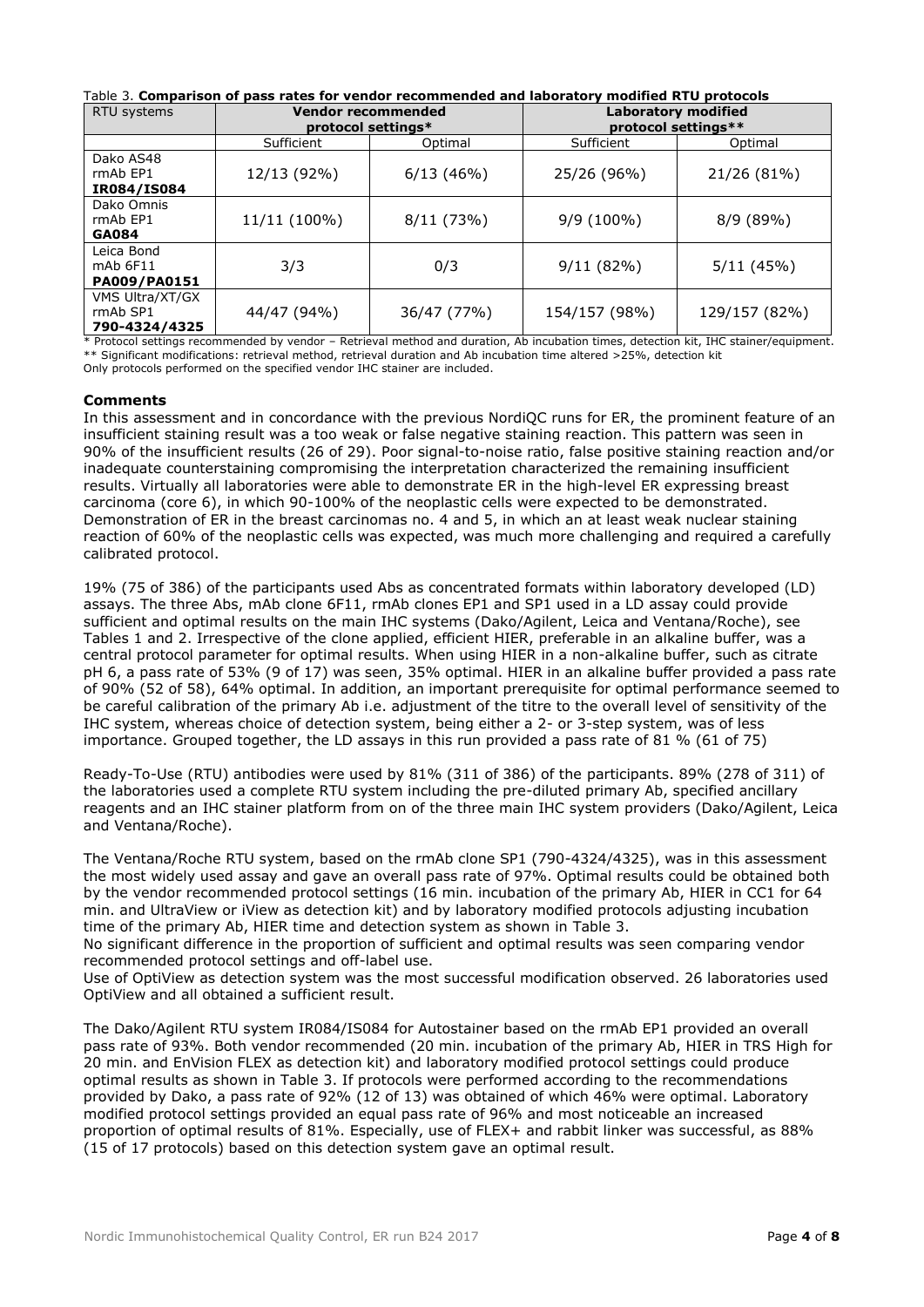The Dako/Agilent RTU system GA084 for Omnis, also based on rmAb clone EP1, was more successful than the Autostainer RTU system. Using protocols according to the recommendations provided by Dako (HIER in TRS High for 30 min., 10 min. incubation of the primary Ab with FLEX as detection system), a pass rate of 100% (11 of 11) was obtained, 73% optimal. Laboratory modified protocol settings also provided a pass rate of 100% and most noticeable an increased proportion of optimal results (89%).

The Leica RTU system PA009/PA0151 for BOND gave an overall pass rate of 86%. Optimal results were only obtained by laboratory modified protocols settings using HIER in BERS2 for 20-40 min. as opposed to performing HIER in BERS1 for 20 min. as recommended by Leica.

# **Performance history**

This was the 17th NordiQC assessment of ER. The proportion of sufficient results was similar compared to the latest run (see Graph 1).



# Graph 1. **Participant numbers and pass rates for ER during 17 runs**

The consistent high proportion of sufficient results in the last runs can be caused by many factors: Harmonization and use of optimized protocol settings for LD assays and extended use of properly calibrated RTU systems for ER seem to have an impact. Less successful Abs, as mAb clone 1D5, is now only used by a few laboratories. HIER was mainly performed by alkaline buffers.

Focusing on RTU systems from the main IHC system providers (Dako/Agilent, Leica and Ventana/Roche), grouped together in this run provided a pass rate of 96% (283 of 295 laboratories) compared to the LD assays with a pass rate of 81 % (61 of 75)

# **Controls**

In concordance with previous NordiQC runs, uterine cervix was found to be an appropriate positive tissue control for ER staining: In optimal protocols, virtually all epithelial cells throughout the layers of the squamous epithelium and in the glands showed a moderate to strong and distinct nuclear staining reaction. In the stromal compartment, moderate to strong nuclear staining reaction was seen in most cells except endothelial and lymphatic cells.

In this assessment tonsil was again included and found to be highly recommendable as a tool to monitor the analytical sensitivity for the IHC demonstration of ER and was in fact superior to uterine cervix. It was observed, that dispersed germinal centre cells (most likely macrophages) and squamous epithelial cells were distinctively demonstrated in virtually all protocols providing an optimal result. If the germinal centre macrophages were negative, a reduced proportion of ER positive cells were seen in the other tissues and a too weak or even false negative staining was seen in the breast carcinomas no. 4 and 5. Simultaneously, tonsil can be used as supplementary negative tissue control, as B-cells in mantle zones and within germinal centres must be negative.

To validate the specificity of the IHC protocol further, an ER negative breast carcinoma must be included as primary negative tissue control, in which only remnants of normal epithelial and stromal cells must be ER positive, serving as internal positive tissue control. Positive staining reaction of the stromal cells in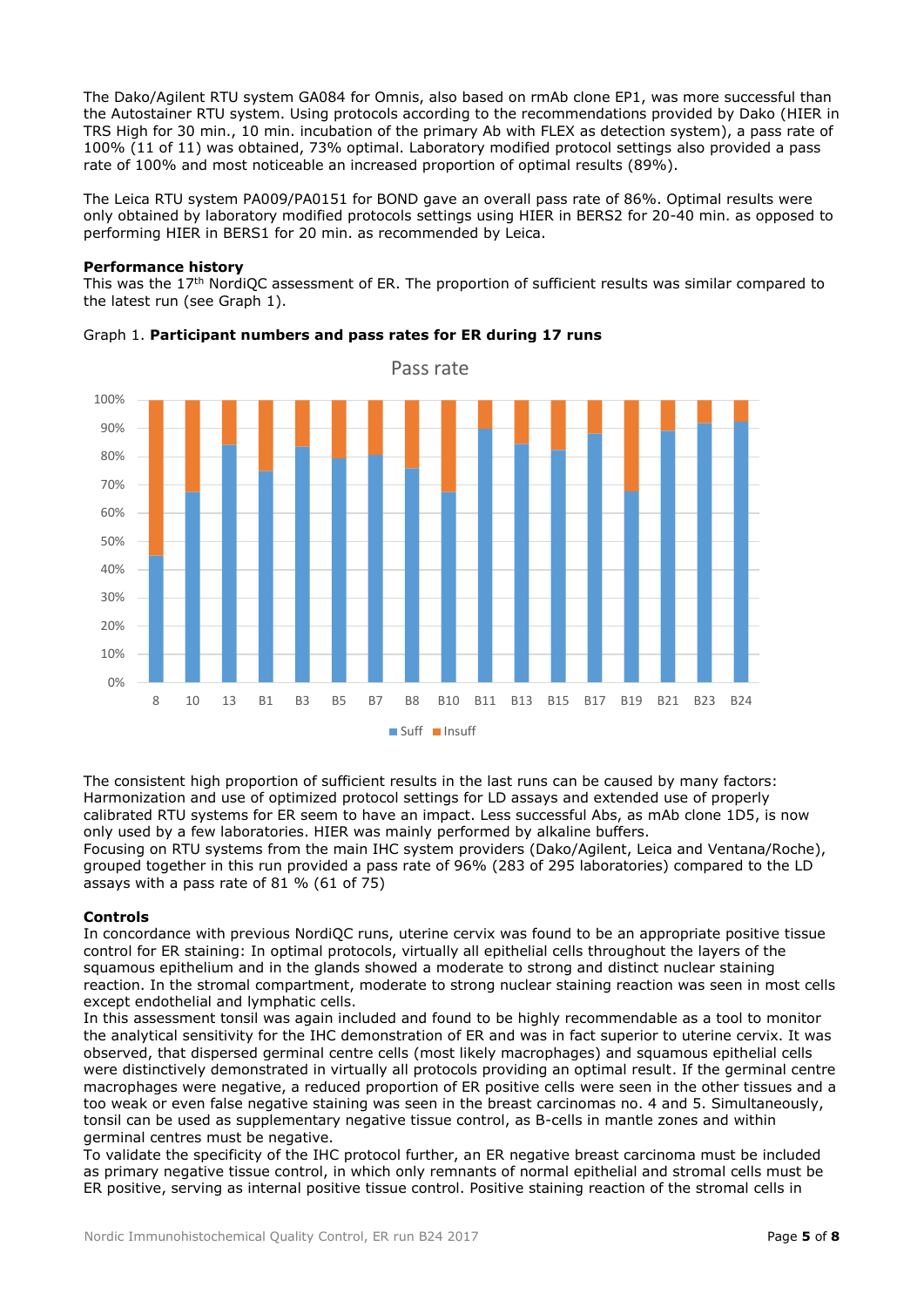breast tissue indicates that a highly sensitive protocol is being applied, whereas the sensitivity cannot be evaluated in normal epithelial cells in mamma as they express high levels of ER.

1. Yaziji H, Taylor CR, Goldstein NS, Dabbs DJ, Hammond EH, Hewlett B, Floyd AD, Barry TS, Martin AW, Badve S, Baehner F, Cartun RW, Eisen RN, Swanson PE, Hewitt SM, Vyberg M, Hicks DG; Members of the Standardization Ad-Hoc Consensus Committee. Consensus recommendations on estrogen receptor testing in breast cancer by immunohistochemistry. Appl Immunohistochem Mol Morphol. 2008 Dec;16(6):513-20. PubMed PMID: 18931614.



#### Fig. 1a

Optimal ER staining of the uterine cervix using the rmAb clone EP1 as a concentrate carefully calibrated, with efficient HIER and a 3-step polymer based detection system.

Virtually all squamous and columnar epithelial cells show a moderate to strong, distinct nuclear staining reaction. The majority of the stromal cells are demonstrated and only endothelial and lymphoid cells are negative. Also compare with Figs. 2a – 5a, same protocol.



#### Fig. 2a

Optimal ER staining of the breast ductal carcinoma no. 6 with 90 – 100% cells positive, using same protocol as in Fig. 1a.

Virtually all neoplastic cells show a moderate, distinct nuclear staining reaction with only a weak cytoplasmic staining reaction.

No background staining is seen.



Fig. 1b

ER staining of the uterine cervix using an insufficient protocol - same field as in Fig. 1a.

The proportion of positive stained squamous epithelial cells is reduced.

Also compare with Figs. 2b - 4b, same protocol. The protocol was based on the rmAb clone EP1 as a concentrate too diluted, with HIER in alkaline buffer and a 3-step polymer based detection system.



# Fig. 2b

ER staining of the breast ductal carcinoma no. 6 with 90 – 100% cells positive, using same protocol as in Fig. 1b – same field as in Fig. 2a.

The intensity and proportion of cells demonstrated is significantly reduced compared to the level expected. Also compare with Figs. 3b and 4b – same protocol.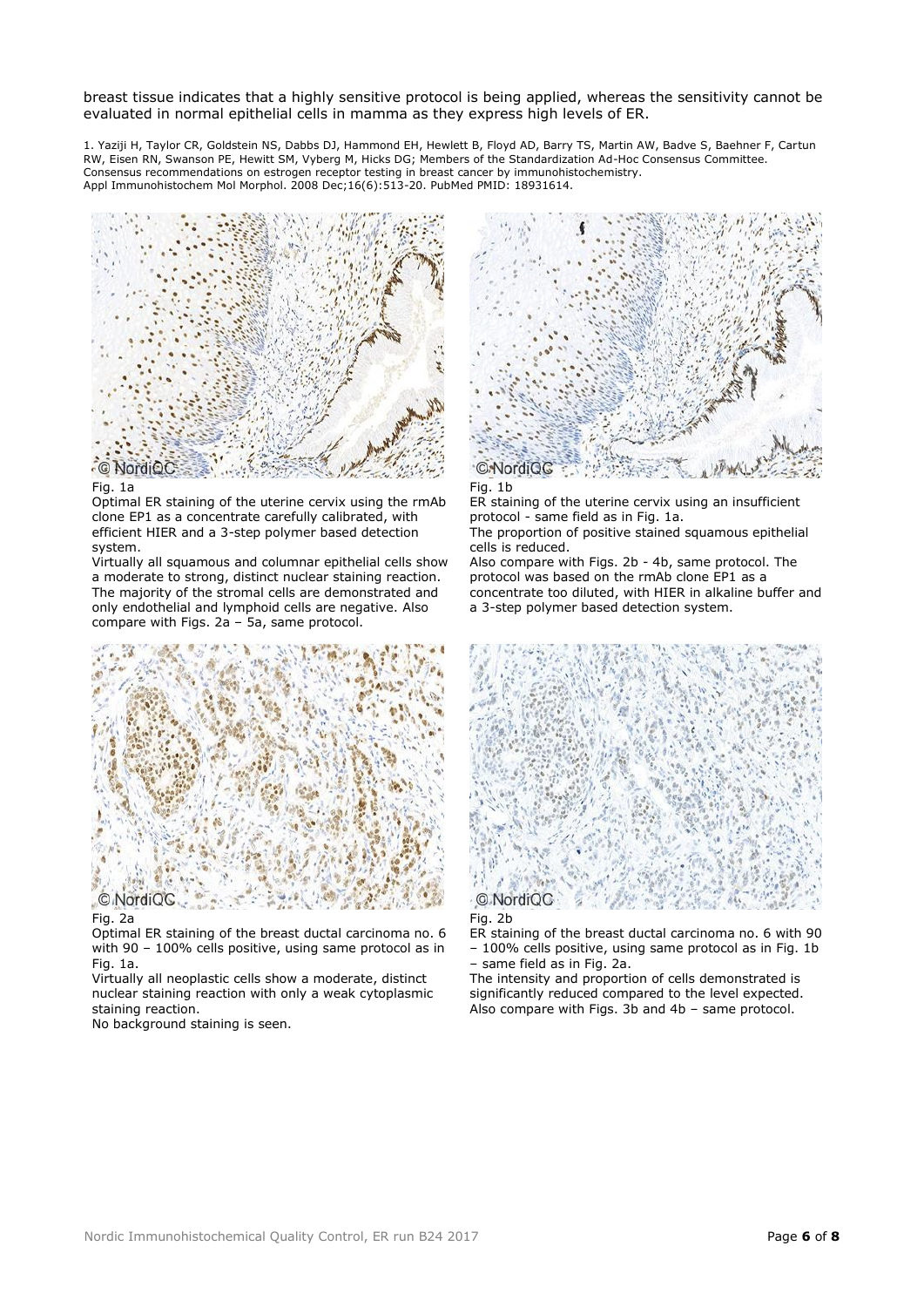

#### Fig. 3a

Optimal ER staining of the breast ductal carcinoma no. 5 with 60 – 80% cells positive, using same protocol as in Figs. 1a and 2a.

The majority of neoplastic cells show a weak to moderate and distinct nuclear staining reaction. No background staining is seen.



#### Fig. 4a

Optimal ER staining of the tonsil using same protocol as in Figs. 1a – 3a.

Dispersed germinal centre cells show a weak to

moderate nuclear staining reaction.

Note that the vast majority of lymphocytes are negative.



#### Fig. 3b

Insufficient ER staining of the breast ductal carcinoma no. 5 with 60 – 80% cells positive, using same protocol as in Figs. 1b and 2b – same field as in Fig. 3a. The carcinoma is virtually negative. The intensity and proportion of cells demonstrated is significantly reduced compared to the level expected.



Fig. 4b

Insufficient ER staining of the tonsil using same protocol as in Figs. 1b – 3b

The germinal centre cells are virtually negative. Tonsil seems to be the preferred positive tissue control for ER and provides a more reliable evaluation of the level of analytical sensitivity compared to uterine cervix.